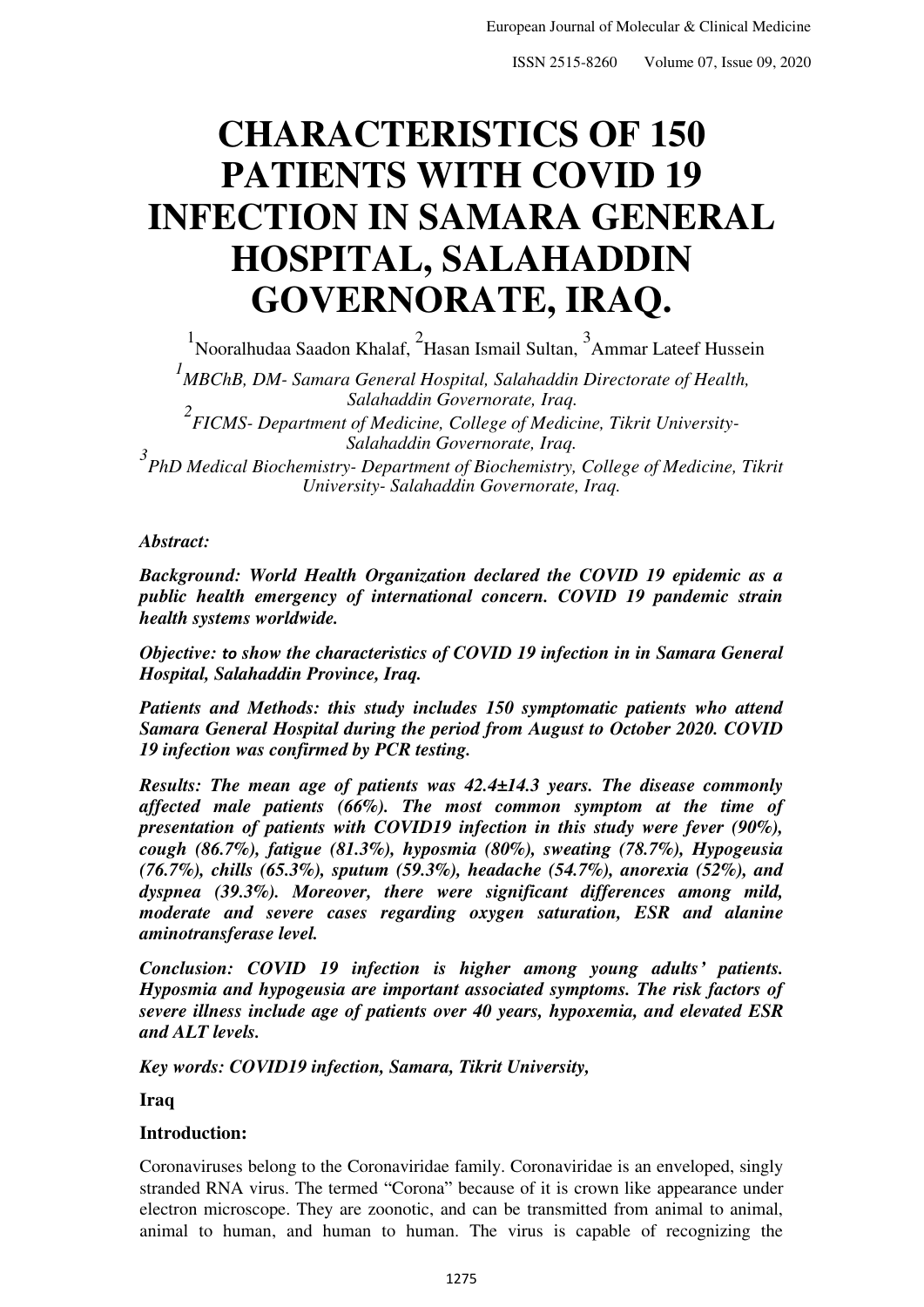angiotensin converting enzyme 2 (ACE2) receptors of human and various animals, including bat, mouse and raccoon, allowing interspecies transmission. $(1)$ 

Cytokine storm of uncontrolled overproduction of inflammatory markers can leads to an aberrant systemic inflammatory response resulting in variety of clinical manifestations and if untreated, can progress to multiple organ failure.<sup> $(2,3)$ </sup>

The first reported case of COVID 19 infection in Iraq from an Iranian student in Najaf city, Iraq on 22 February 2020, followed by four members of one family from Kirkuk governorate, Iraq who recently returned from Iran. Case reporting escalated to include almost all Iraqi governorates.<sup> $(4, 5)$ </sup> Moreover, World Health Organization on 30 January 2020 officially declared the COVID 19 epidemic as a public health emergency of international concern.<sup>(6)</sup> In April 2020, there have been  $1,279,722$ confirmed cases of COVID 19 documented globally, and 72,614 reported deaths.<sup>(7)</sup>

Furthermore, COVID 19 pandemic make a strain to health systems worldwide. The rapidly increasing request on health-facilities and health-care workers threatens to make some health systems exhausted and unable to work efficaciously.<sup>(8)</sup> Therefore, strategies are wanted to diminish the stress on the health-care system in order to preserve its operations at the best attainable level. These strategies involve the use of telephone and internet assessment and advice, initiation of self-care and self-isolation where appropriate.<sup>(9)</sup>

The aim of this study is to show the characteristics of COVID 19 infection in in Samara General Hospital, Salahaddin Province, Iraq.

### **Patients and Methods:**

A prospective cross sectional study includes 150 symptomatic patients who attend Samara General Hospital during the period from August to October 2020. COVID 19 infection was confirmed by PCR testing (from nasopharyngeal or oropharyngeal swabs). The demographic characteristics, clinical features and results of investigations were documented in data collection sheet for each patient.

This study was approved by ethical committee of College of Medicine, Tikrit University and Salahaddin directorate of health. All patients were informed about the study and their agreements were taken.

Mild disease showed mild clinical symptoms, without signs of pneumonia. Moderate disease presented with features of pneumonia either clinically or by imaging and who have oxygen saturation (SpO2) >93%. Severe disease defined by any of the following criteria: Respiratory distress with respiratory rate ≥30 breaths/ min, Oxygen saturation

≤ 93% at rest, Chest CT scan reveals lung lesions of more than 50%.<sup>(7,10)</sup>

Statistical analysis: The data analysis done using SPSS version 23 and Excel, the data presented using tables and Bar chart. The comparison between two independent groups with qualitative data was done by using Chi-square test. The comparison between two independent groups with quantitative data and parametric distribution was done by using Independent t-test. The p value was considered significant as the following:  $P > 0.05$ : Non-significant.  $P < 0.05$ : Significant.

### **Results:**

A total of 150 patients with symptomatic COVID 19 infection were included in this study. Their mean age was 42.4±14.3 years ranged from 16 to 83 year and their mean BMI was 27.7±5.1 kg/m2. The most affected age groups were (21- 40) and (41-60) years as  $45.3\%$  and  $39.3\%$ . There were 99 (66%) male patients and 51 (34%) female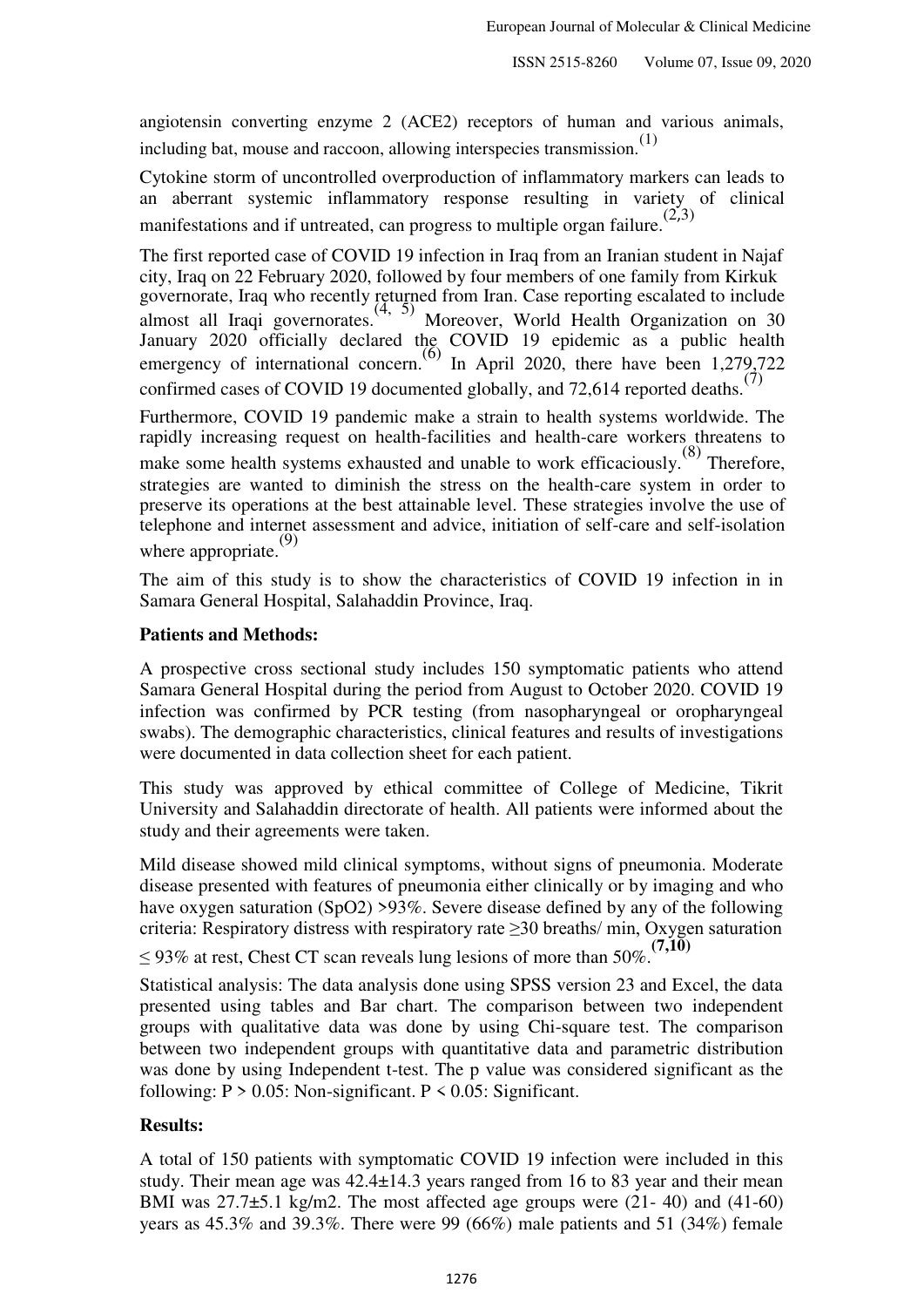patients. Moreover, 46 (30.7%) patients with mild disease, 66 (44%) patients with moderate disease and 38 (25.3%) patients with severe disease.

Unfortunately, four patients died (2.7%). Daily wage workers, housewives, and employees were commonly infected patients as 38%, 29.3% and 22.6% respectively.

The common underlying chronic disease associated with COVID 19 were hypertension and diabetes mellitus as 22.7% and 13.3% respectively. Furthermore 53.3% of patients present with chest CT findings of COVID 19 pneumonia, as shown in (Table 1) and (Figure 1).

| 5<br>$\langle 20$<br>3.3<br>Age (year)<br>$\overline{68}$<br>$21 - 40$<br>45.3<br>$\overline{59}$<br>$41 - 60$<br>39.3<br>$\overline{18}$<br>$\overline{12}$<br>$>60$<br>99<br>66<br><b>Sex</b><br>Male<br>$\overline{51}$<br>34<br>Female<br>46<br>30.7<br>Severity<br>Mild<br>Moderate<br>66<br>44<br>$\overline{38}$<br>25.3<br>Severe<br>Duration (days)<br>7.6<br>Daily wage worker<br>57<br>38<br>Job<br>34<br>Employee<br>22.6<br>housewife<br>44<br>29.3<br>$\overline{5}$<br>Medical staff<br>3.3<br>2.7<br>$\overline{4}$<br>Military<br>Retired<br>6<br>$\overline{4}$<br>illness Hypertension<br>Chronic<br>22.7<br>$\overline{34}$<br>with COVID19<br>Diabetes mellitus<br>20<br>13.3<br>$\overline{3}$<br>Respiratory disease<br>$\overline{2}$<br><b>CNS</b> disease<br>$\overline{4}$<br>2.7<br>Renal disease<br>3<br>$\overline{2}$<br>Chest CT<br>53.3<br>80<br>scan/<br>Pneumonia<br>$\overline{4}$<br>2.7<br>Death |  | Frequency | Percent |
|----------------------------------------------------------------------------------------------------------------------------------------------------------------------------------------------------------------------------------------------------------------------------------------------------------------------------------------------------------------------------------------------------------------------------------------------------------------------------------------------------------------------------------------------------------------------------------------------------------------------------------------------------------------------------------------------------------------------------------------------------------------------------------------------------------------------------------------------------------------------------------------------------------------------------------------|--|-----------|---------|
|                                                                                                                                                                                                                                                                                                                                                                                                                                                                                                                                                                                                                                                                                                                                                                                                                                                                                                                                        |  |           |         |
|                                                                                                                                                                                                                                                                                                                                                                                                                                                                                                                                                                                                                                                                                                                                                                                                                                                                                                                                        |  |           |         |
|                                                                                                                                                                                                                                                                                                                                                                                                                                                                                                                                                                                                                                                                                                                                                                                                                                                                                                                                        |  |           |         |
|                                                                                                                                                                                                                                                                                                                                                                                                                                                                                                                                                                                                                                                                                                                                                                                                                                                                                                                                        |  |           |         |
|                                                                                                                                                                                                                                                                                                                                                                                                                                                                                                                                                                                                                                                                                                                                                                                                                                                                                                                                        |  |           |         |
|                                                                                                                                                                                                                                                                                                                                                                                                                                                                                                                                                                                                                                                                                                                                                                                                                                                                                                                                        |  |           |         |
|                                                                                                                                                                                                                                                                                                                                                                                                                                                                                                                                                                                                                                                                                                                                                                                                                                                                                                                                        |  |           |         |
|                                                                                                                                                                                                                                                                                                                                                                                                                                                                                                                                                                                                                                                                                                                                                                                                                                                                                                                                        |  |           |         |
|                                                                                                                                                                                                                                                                                                                                                                                                                                                                                                                                                                                                                                                                                                                                                                                                                                                                                                                                        |  |           |         |
|                                                                                                                                                                                                                                                                                                                                                                                                                                                                                                                                                                                                                                                                                                                                                                                                                                                                                                                                        |  |           |         |
|                                                                                                                                                                                                                                                                                                                                                                                                                                                                                                                                                                                                                                                                                                                                                                                                                                                                                                                                        |  |           |         |
|                                                                                                                                                                                                                                                                                                                                                                                                                                                                                                                                                                                                                                                                                                                                                                                                                                                                                                                                        |  |           |         |
|                                                                                                                                                                                                                                                                                                                                                                                                                                                                                                                                                                                                                                                                                                                                                                                                                                                                                                                                        |  |           |         |
|                                                                                                                                                                                                                                                                                                                                                                                                                                                                                                                                                                                                                                                                                                                                                                                                                                                                                                                                        |  |           |         |
|                                                                                                                                                                                                                                                                                                                                                                                                                                                                                                                                                                                                                                                                                                                                                                                                                                                                                                                                        |  |           |         |
|                                                                                                                                                                                                                                                                                                                                                                                                                                                                                                                                                                                                                                                                                                                                                                                                                                                                                                                                        |  |           |         |
|                                                                                                                                                                                                                                                                                                                                                                                                                                                                                                                                                                                                                                                                                                                                                                                                                                                                                                                                        |  |           |         |
|                                                                                                                                                                                                                                                                                                                                                                                                                                                                                                                                                                                                                                                                                                                                                                                                                                                                                                                                        |  |           |         |
|                                                                                                                                                                                                                                                                                                                                                                                                                                                                                                                                                                                                                                                                                                                                                                                                                                                                                                                                        |  |           |         |
|                                                                                                                                                                                                                                                                                                                                                                                                                                                                                                                                                                                                                                                                                                                                                                                                                                                                                                                                        |  |           |         |
|                                                                                                                                                                                                                                                                                                                                                                                                                                                                                                                                                                                                                                                                                                                                                                                                                                                                                                                                        |  |           |         |
|                                                                                                                                                                                                                                                                                                                                                                                                                                                                                                                                                                                                                                                                                                                                                                                                                                                                                                                                        |  |           |         |
|                                                                                                                                                                                                                                                                                                                                                                                                                                                                                                                                                                                                                                                                                                                                                                                                                                                                                                                                        |  |           |         |

Table 1. The general characteristics of the patients in this study.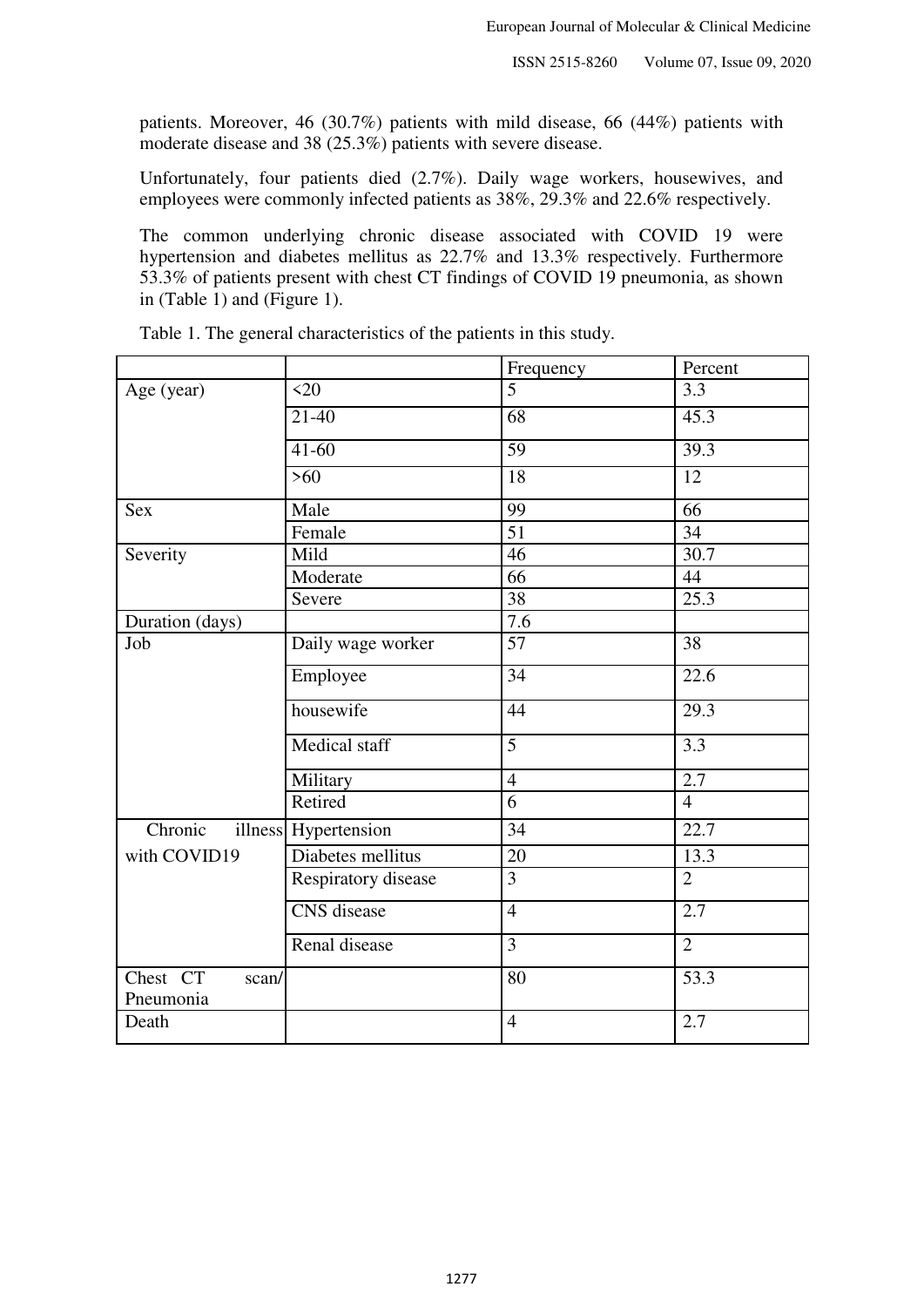ISSN 2515-8260 Volume 07, Issue 09, 2020



Figure 1. A 50 years old female patient with bilateral, multifocal ground glass opacities and consolidations picture consist with COVID 19 pneumonia.

The most common symptom at the time of presentation of patients with COVID19 infection in this study were fever (90%), cough (86.7%), fatigue (81.3%), hyposmia (80%), sweating (78.7%), Hypogeusia (76.7%), chills (65.3%), sputum (59.3%), headache (54.7%), anorexia (52%), and dyspnea (39.3%), as present in (Table 2).

| presentation         | Frequency | Percent |
|----------------------|-----------|---------|
| Fever                | 135       | 90      |
| Sweating             | 114       | 78.7    |
| Chills               | 98        | 65.3    |
| Cough                | 130       | 86.7    |
| Sputum               | 89        | 59.3    |
| Headache             | 82        | 54.7    |
| Myalgia              | 105       | 70      |
| Pleuritic chest pain | 25        | 16.7    |
| Dyspnea              | 59        | 39.3    |
| Hyposmia             | 120       | 80      |
| Hypogeusia           | 115       | 76.7    |
| Sore throat          | 36        | 24      |
| Rhinorrhea           | 29        | 19.3    |
| Fatigue              | 122       | 81.3    |

Table 2. Clinical features of COVID-19 patients in this study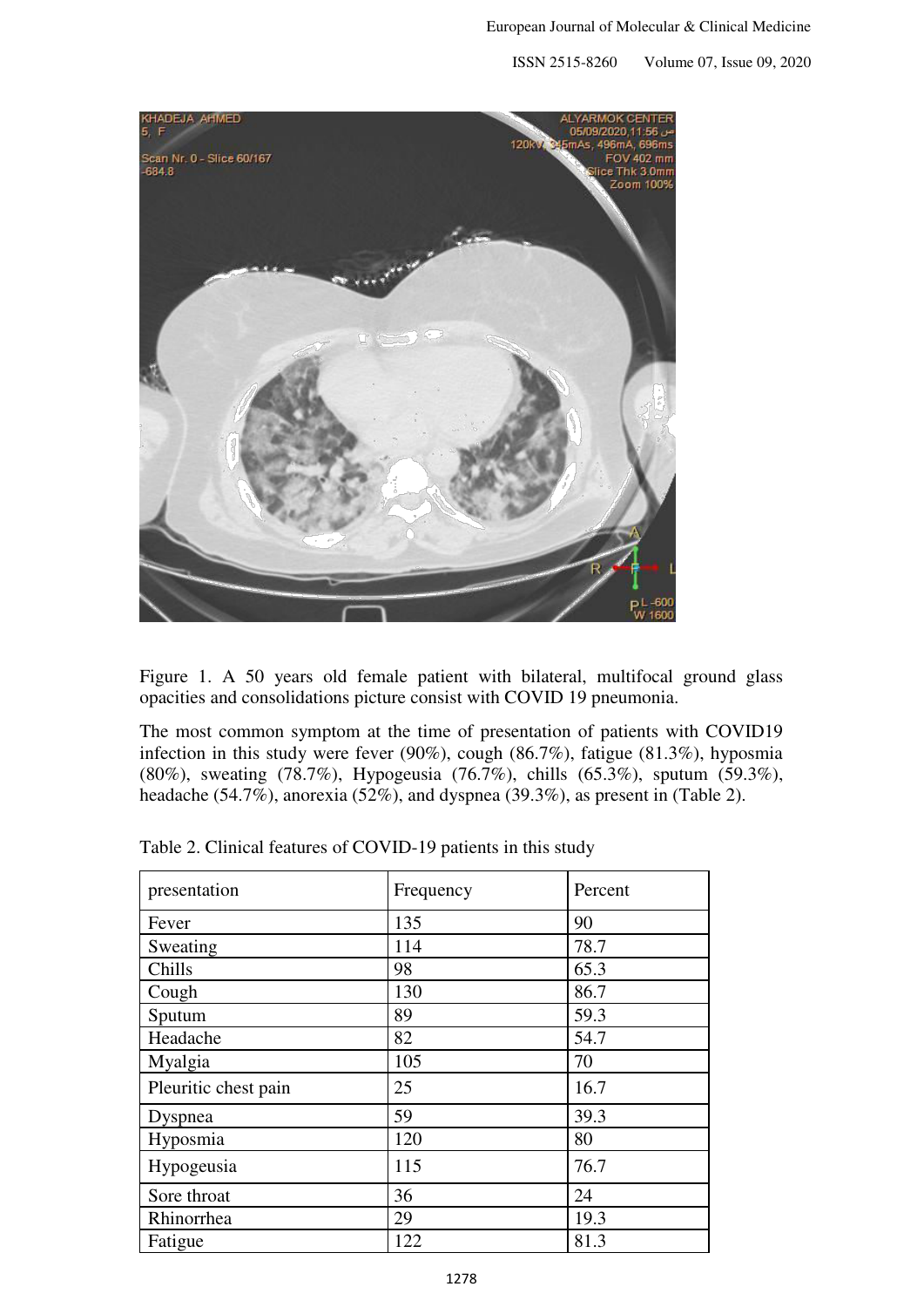| <b>Dizziness</b> | 32 | 21.3 |
|------------------|----|------|
| Abdominal pain   | 50 | 33.3 |
| Diarrhea         | 33 | 22   |
| Nausea           | 22 | 14.6 |
| Anorexia         | 78 | 52   |
| Hemoptysis       | 14 | 9.3  |
| Vomiting         | 13 | 8.7  |
| Confusion        | 10 | 6.7  |

Regarding the severity of COVID 19 infection in the present study there was no gender differences, but the most severely affected patients were noted in (41-60) year age group represented as  $63.20\%$ , which was statistically significant (p value  $0.05 S$ ) as shown (Table 3).

|            |           | severity    |             | Total       |             |           |
|------------|-----------|-------------|-------------|-------------|-------------|-----------|
|            |           | Mild        | Moderate    | Severe      |             | p value   |
|            |           | No. 46      | No. 66      | No. 38      | No. 150     |           |
|            |           | $(100\%)$   | $(100\%)$   | $(100\%)$   | $(100\%)$   |           |
| <b>Sex</b> | Male      | 30          | 40          | 29          | 99          | >0.05     |
|            |           | $(65.20\%)$ | $(60.60\%)$ | $(76.30\%)$ | $(66.00\%)$ | <b>NS</b> |
|            | Female    | 16          | 26          | 9           | 51          |           |
|            |           | $(34.80\%)$ | $(39.40\%)$ | $(23.70\%)$ | $(34.00\%)$ |           |
| Age        | $\leq 20$ | 5           | $\Omega$    | $\theta$    | 5           | 50.05 S   |
| (years)    |           | $(10.90\%)$ | $(0.00\%)$  | $(0.00\%)$  | $(3.30\%)$  |           |
|            | $21 - 40$ | 32          | 30          | 6           | 68          |           |
|            |           | $(69.60\%)$ | $(45.50\%)$ | $(15.80\%)$ | $(45.30\%)$ |           |
|            | $41 - 60$ | 7           | 28          | 24          | 59          |           |
|            |           | $(15.20\%)$ | $(42.40\%)$ | $(63.20\%)$ | $(39.30\%)$ |           |
|            | $>60$     | 2           | 8           | 8           | 18          |           |
|            |           | $(4.30\%)$  | $(12.10\%)$ | $(21.10\%)$ | $(12.00\%)$ |           |

Table 3. The relation of severity and sex and age of patient.

(Table 4) indicates significant differences among mild, moderate and severe cases regarding oxygen saturation, ESR and alanine aminotransferase level, but there was no significant relation between total WBC, neutrophil and lymphocyte counts and the severity of the disease.

|                                   | Mild  | Moderate | Severe | P value |
|-----------------------------------|-------|----------|--------|---------|
| Oxygen saturation                 | 98.0  | 96.0     | 81.9   | 0.001   |
| WBC $(x 10^9$ per L)              | 13.2  | 12.4     | 11.3   | 0.95    |
| Neutrophil ( $\times 10^9$ per L) | 11.1  | 11.2     | 10.6   | 0.7     |
| Lymphocyte ( $\times 10^9$ per L) | 1.7   | 1.5      | 0.9    | 0.091   |
| $ESR$ (mm/h)                      | 28.0  | 57.6     | 66.3   | 0.04    |
| Alanine aminotransferase (U/L)    | 30    | 48       | 52     | 0.039   |
| BMI $(kg/m^2)$                    | 28.03 | 28.4     | 25.99  | 0.057   |

Table 4. The relation of severity COVID 19 to variable parameters.

### **Discussion:**

COVID 19 can infects people of all ages. In this study young adult patients are more likely to be infected than other age groups. Similar observations have been reported by Centers for Disease Control and Prevention (CDC) that COVID 19 incidence was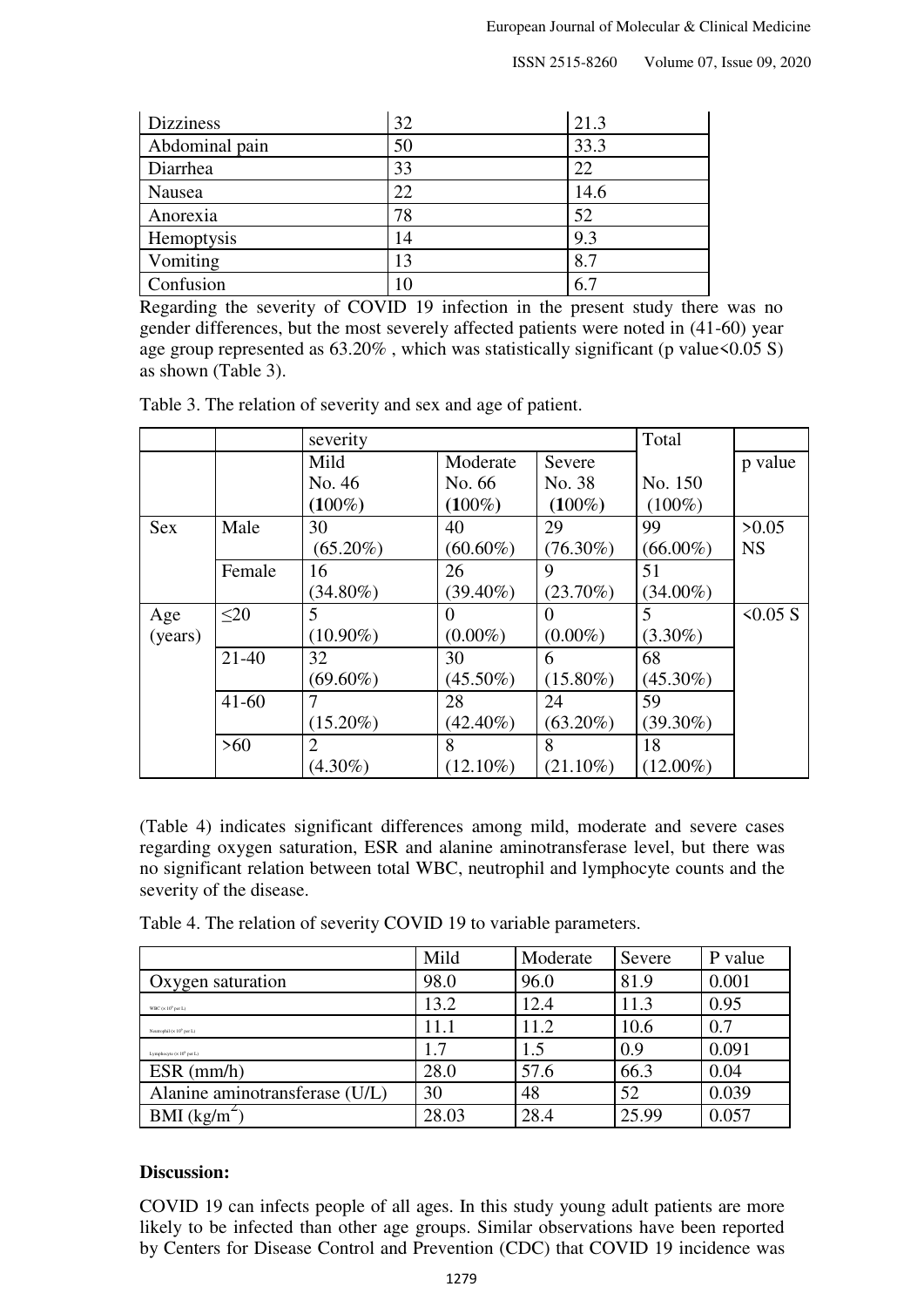highest in younger adults and those patients group contributed to community transmission of COVID 19 to older adults. Younger adults are the main workers in the community (Daily wage worker, farmers and employees). Furthermore younger adults might also be less likely to follow preventive measures, such as keeping a social distance and wearing a face mask and younger adults are more likely to have mild or no symptoms.<sup>(11)</sup> However, further studies suggests that two groups of people are at a higher risk of getting severe COVID 19 disease. These are older people and those with underlying medical conditions (such as cardiovascular disease, diabetes, chronic respiratory disease, and cancer). The risk of severity of the disease gradually increases above the age 40 years. Therefore, it's important that adults in this age range protect themselves. $(12)$ 

In this study COVID 19 was more common in males than females, this was similar to previous WHO reports and Shabrawishi M et al study as 53% and 61% of male patients respectively.<sup> $(13,14)$ </sup> The possible aspects responsible for higher males affection including smoking, genetic factors, frequent travel and contacts, indeed biological factors that may provide better immune protection for women, such as the estrogen and X chromosome. $(15,16)$ 

Furthermore, the symptoms, in this study were similar to the previous published by Huang et al which included fever, cough, dyspnea, myalgia, fatigue and sputum production in addition to gastrointestinal symptoms.<sup>(17)</sup> In some studies in hospitalized patients, occurrence of dyspnea is suggestive of worsening disease.<sup>(18)</sup> Hyposmia and hypogeusia also common presenting symptoms in this study. Altin F et al reported hyposmia and hypogeusia are strongly associated with COVID 19 infection and they potentially reliable indicator of COVID  $19$ .<sup>(19)</sup>

The chest CT is a sensitive diagnostic test of COVID 19 pneumonia. In this study was present in 53.3% of patients. This result is in agreement with the studies of Jiang M et al and Fadhil AA et al. These findings include ground glass opacities, patchy

consolidations, alveolar exudates and interlobular involvement.  $(20,21)$  Moreover, extensive lung lesions by CT scan associated with predicting poor outcome.<sup>(22)</sup>

However, the mortality ratio in this study was 2.7%. This result is consistent with Habib OS et al as the case fatality ratio for all COVID 19 patients in Basrah province, Iraq is 2.4% and it seems within the range at the global situation.<sup>(23)</sup> Moreover, Onder G et al, observed COVID-19 deaths are mainly occurred among older, male patients who also have multiple comorbidities.<sup>(24)</sup>

The clinical spectrum of COVID 19 infection ranges from asymptomatic infection to critical illness. The present study reveals a significant association between hypoxemia and sever COVID 19, which indicates sever pulmonary injury. Xie J et al reported SpO2 values of 90% or less as a predictor of mortality in PCR confirmed COVID 19 patients.(25) Moreover, elevation of ALT and ESR are associated with severe disease, which reflects the severity of systemic inflammatory response. Velavan TP et al observed an increase in ALT and aspartate aminotransferase (AST) in patients with severe COVID 19 than those with milder disease.<sup>(26)</sup> Additionally Khraise WN et al. in Jordanian study showed significantly higher ESR results in severely ill COVID 19 infected patients.(27)

Conclusion: This study concluded that COVID 19 infection is more common in males. The frequency is higher among young adults' patients. Hyposmia and hypogeusia are important associated symptoms. The risk factors of severe illness include age of patients over 40 years, hypoxemia, and elevated ESR and ALT levels.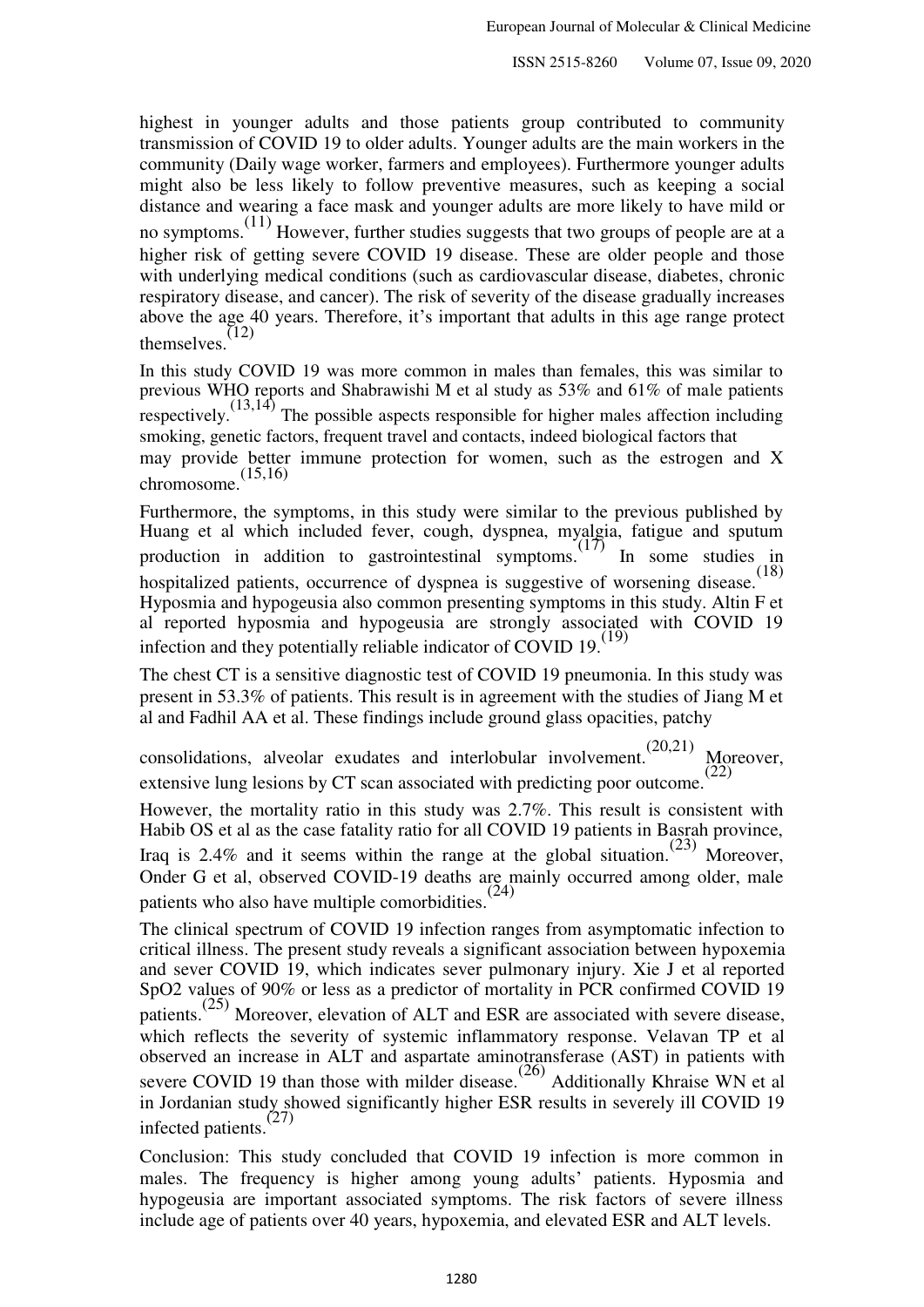## **References:**

1. Ye Z, Yuan S, Yuen K, Fung S, Chan C, Jin D. Zoonotic origins of human coronaviruses. International Journal of Biological Sciences 2020;16:1686-1697.

2. Coperchinia F, Chiovatoa L, Crocea L, Magria F, Rotondia M. The cytokine storm in COVID-19: An overview of the involvement of the chemokine/chemokinereceptor system. Cytokine and Growth Factor Reviews 2020;53:25-32.

3. Gao YM , Xu G, Wang B, Liu BC. Cytokine storm syndrome in coronavirus disease 2019: A narrative review. Journal of Internal Medicine 2020;1-15. doi: 10.1111/joim.13144

4. United Nations Office for the Coordination of Humanitarian Affairs (OCHA). IRAQ: COVID-19 Situation Report No.1. 27 February 2020.

5. Ghalib BA. SARS-CoV-2(COVID-19). J Fac Med Baghdad 2019;61:91-93.

6. Zanke AA, Thenge RR, Adhao VS. COVID-19: A pandemic declare by world health organization. IP International Journal of Comprehensive and Advanced Pharmacology 2020;5:49-57.

7. AL-Shareef AH, Al-Mudhaffer SA, Mohammed SJ. Epidemiology and clinical characteristics of the domestic and repatriated (Covid-19) Infections in Al Najaf governorate, Iraq. J Fac Med Baghdad 2020;62:13-18. DOI: doi.org/10.32007/jfacmedbagdad.621,21738

8. World Health Organization (WHO). Strengthening the Health Systems Response to COVID-19. Version April 2020.

9. World Health Organization (WHO). Maintaining essential health services: operational guidance for the COVID-19 context. Interim guidance 1 June 2020.

10. Zhang SY, Lian JS, Hu JH, Zhang XL, Lu YF, Cai H, et al. Clinical characteristics of different subtypes and risk factors for the severity of illness in patients with COVID-19 in Zhejiang, China. Infectious Diseases of Poverty 2020;9:1- 10. https://doi.org/10.1186/s40249-020-00710-6

11. Boehmer TK, DeVies J, Caruso E, Van Santen KL, Tang S, Black CL, et al. Changing Age Distribution of the COVID-19 Pandemic- United States, May- August 2020. CDC- Morbidity and Mortality Weekly Report (MMWR). September 23, 2020.

12. World Health Organization (WHO). Coronavirus disease 2019 (COVID-19). Situation Report- 51.

13. World Health Organization (WHO). Gender and COVID-19. Advocacy brief 14 May 2020.

14. Shabrawishi M, Al-Gethamy MM, Naser AY, Ghazawi MA, Alsharif GF, Obaid EF, et al. Clinical, radiological and therapeutic characteristics of patients with COVID-19 in Saudi Arabia. PLoS ONE 2020;15:1-11. https://doi.org/10.1371/journal.pone.0237130

15. Agrawal H, Das N, Nathani S, Saha S, Saini S, Kakar SS, et al. An Assessment on Impact of COVID-19 Infection in a Gender Specific Manner. Stem Cell Reviews and Reports 2020. https://doi.org/10.1007/s12015-020-10048-z

16. Iyer SP, Ensor J, Anand K, Hwu P, Subbiah V, Flowers C, et al. Higher mortality in men from COVID19 infection-understanding the factors that drive the